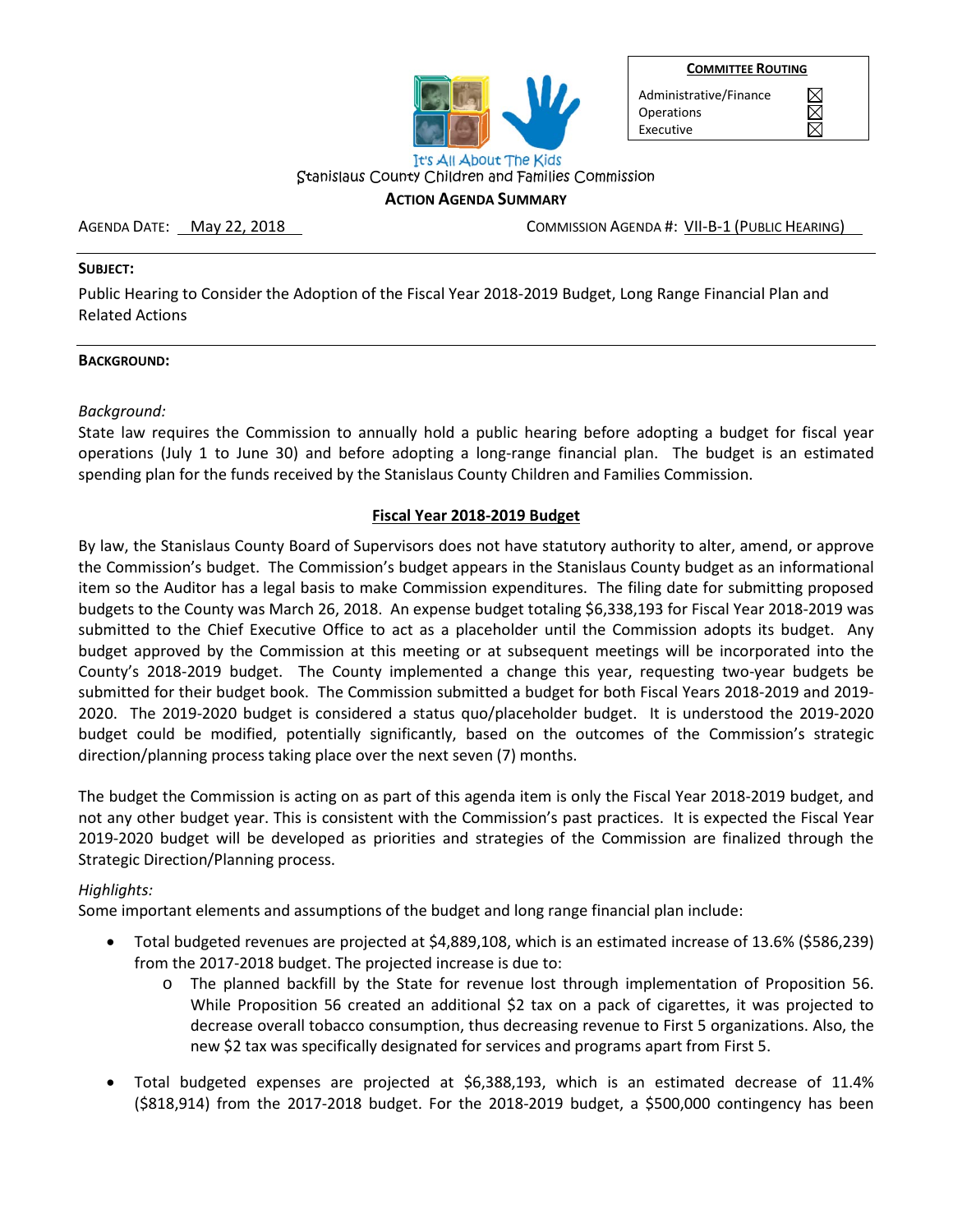established. No funds will be spent from Contingency without the approval of the Commission. Total administrative costs are projected at approximately 5% of total costs.

- o Staffing levels are projected to remain the same in the 2018-2019 budget at 5 positions (four fulltime and one part-time).
- Total 2018-2019 service provider contracts are budgeted at \$5,077,914, which is a decrease of 15.6% (\$935,010) from the 2016-2017 budget. These contracts for 2018-2019 were voted on and approved by the Commission at their February 27, 2018, meeting and do not need further action.
- The Commission will have 19 contracts with service providers associated with programs for 2018-2019.
- Funding of \$12,000 is included for a contract with Brown Armstrong for audit services and \$7,000 with Matrix Outcomes Model for Family Development Matrix services and training.
- There is a projected use of approximately \$1.5 million in fund balance to balance the 2018-2019 budget. Ending fund balance for 2018-2019 is projected to be approximately \$4.6 million
- Additional assumptions for the 2018-2019 budget are included in the attached Budget Assumption worksheet.

### **Long Range Financial Plan**

The Long Range Financial Plan is submitted annually to the State. It is a very important planning document and fiscal tool for the Commission. Similar to the Fiscal Year 2019-2020 Budget, the Long Range Financial Model could be subject to change in the future as a result of priorities and strategies resulting from the Strategic Direction/Planning process.

Some important elements and assumptions of the Long Range Financial Plan for consideration include:

- The Plan is a working document and is to guide long-range planning. The Plan is subject to change upon approval of the Commission using updated projections.
- The State Department of Finance/First 5 California revenue projections for Stanislaus County have been used in the Long Range Financial Plan for the years they were available (2018-2019 through 2021-2022). Stanislaus County Children and Families Commission assumptions were used for 2022-2023.
- The Plan continues to highlight long-term projected revenue declines.
- The Plan assumes contractors will spend 97% of contract allocations in 2018-2019 through 2022-2023.
- The Plan assumes a minimum reserve of at least six months of budgeted revenue per Commission policy.
- The Plan projects that fund balance policy will be impacting the spending strategy of the Commission starting in Fiscal Year 2021-2022.

The Administrative and Finance Committee, the Operations Committee and Executive Committee met on May 7 and May 10, and May 16 respectively, to review and discuss this item.

#### **STAFF RECOMMENDATIONS:**

- 1. Accept the Fiscal Year 2018-2019 Budget from the Executive Director.
- 2. Conduct a Public Hearing to receive public comment and input on the Fiscal Year 2018-2019 Budget and Long Range Financial Plan.
- 3. Adopt the Fiscal Year 2018-2019 budget.
- 4. Authorize the Executive Director to make necessary technical adjustments to implement the approved Fiscal Year 2018-2019 Budget.
- 5. Authorize staff to submit the proposed budget for inclusion in the County budget.
- 6. Authorize the Executive Director to negotiate and sign an agreement not to exceed \$12,000 with Brown and Armstrong for 2018-2019 services.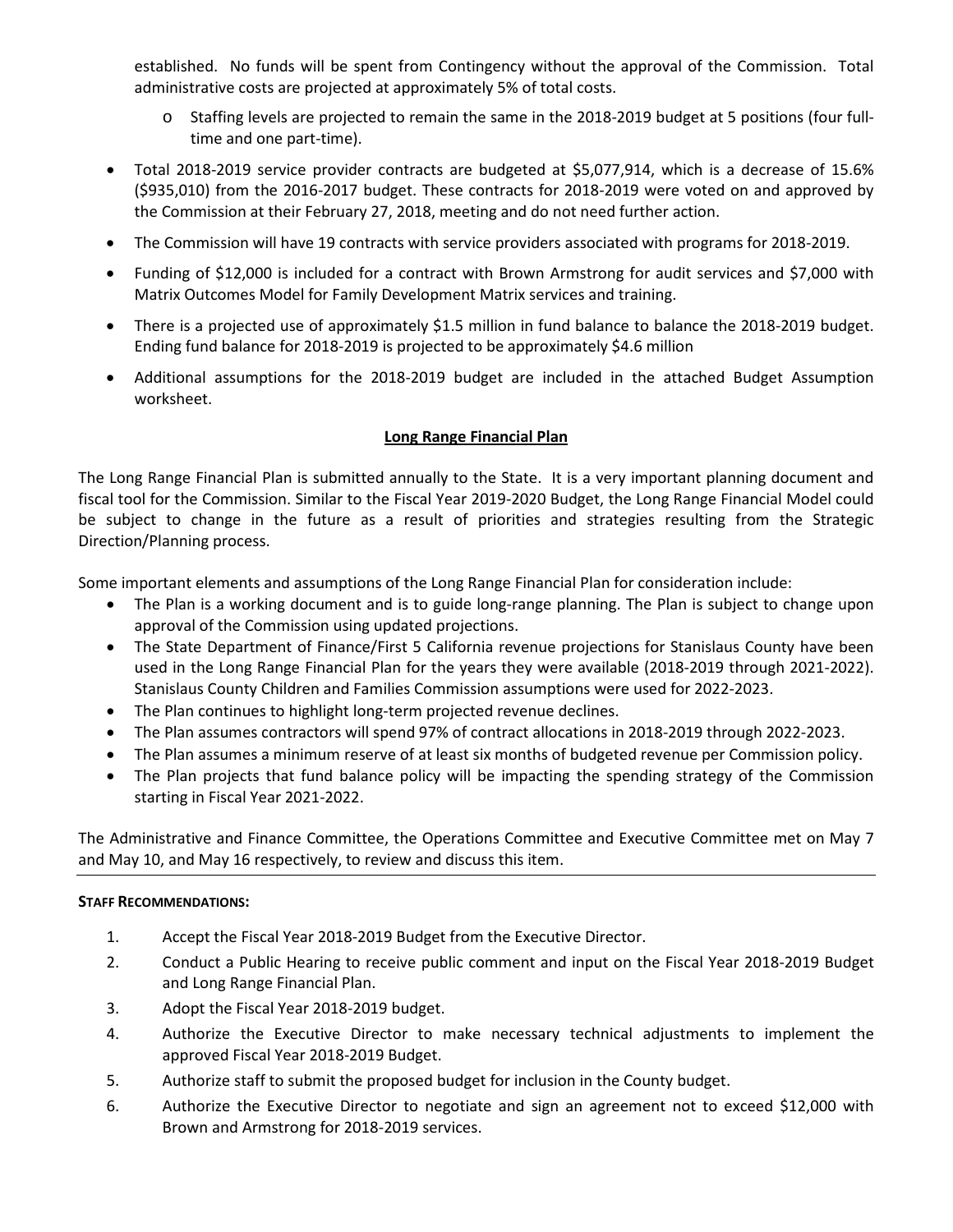- 7. Authorize the Executive Director to negotiate and sign an agreement not to exceed \$7,000 with Matrix Outcomes Model for 2018-2019 services.
- 8. Adopt the financial projections for fiscal years 2018-2019 through 2022-2023 as the Commission's Long Range Financial Plan.

#### **FISCAL IMPACT:**

The 2018-2019 budget contains projected expenses of \$6,388,193 with projected revenues of \$4,889,108 and a \$1.5 million projected use of fund balance. The projected 2018-2019 year-end fund balance is \$4,567,212. Agreements and/or addendums between the Commission and program operators will be executed before funds are disbursed to program operators.

#### **COMMISSION ACTION:**

| On motion of Commissioner (3) Seconded by Commissioner<br>and approved by the following vote: |
|-----------------------------------------------------------------------------------------------|
|                                                                                               |
|                                                                                               |
| Excused or Absent Commissioner(s):                                                            |
|                                                                                               |
| Approved as recommended.<br>$1)$ and $2$                                                      |
| 2)<br>Denied.                                                                                 |
| 3)<br>Approved as amended.                                                                    |
| Motion:                                                                                       |

Attest:

Denae Davis – Confidential Assistant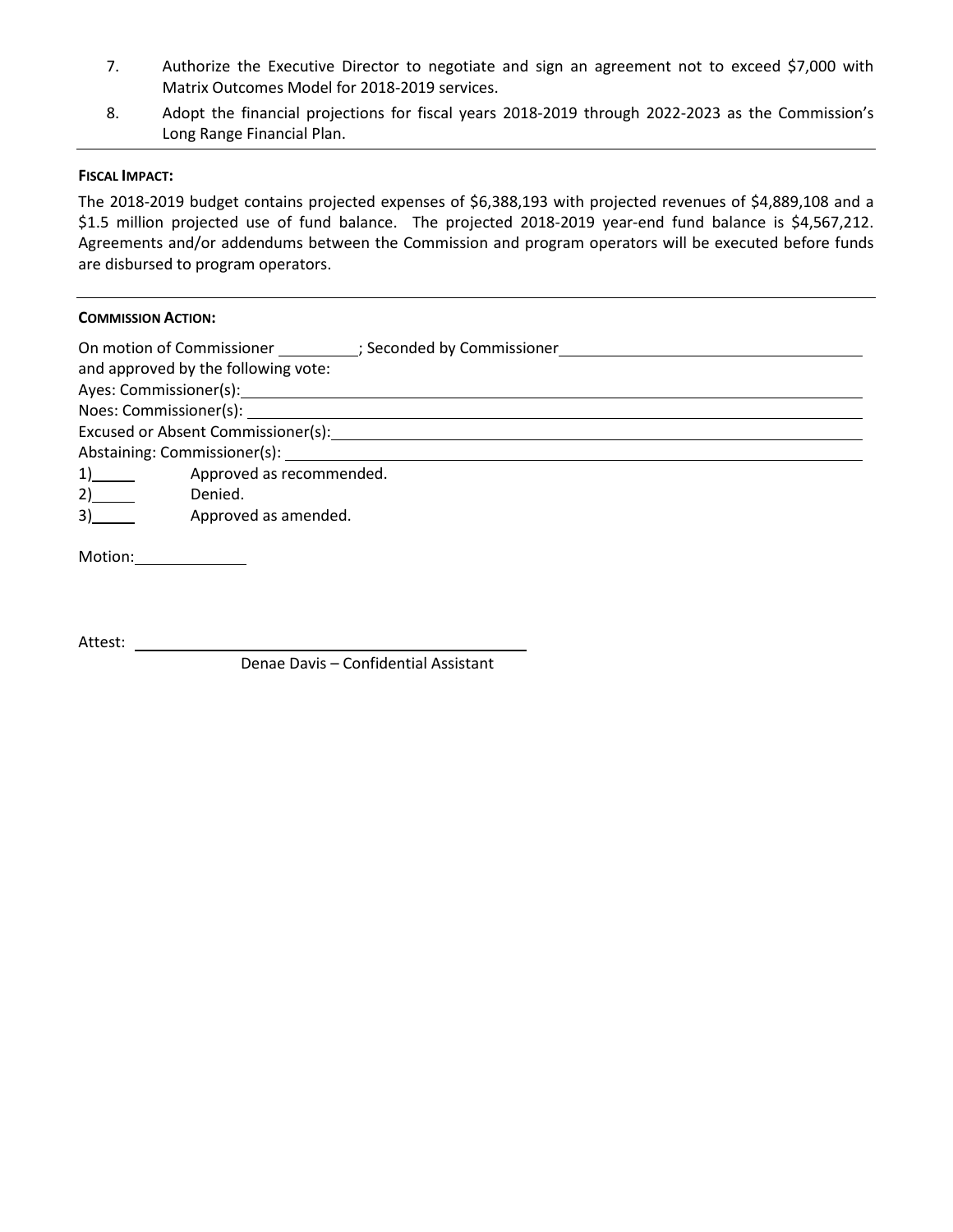|                                                               |                    |                               |              |                                         |          |                                            |                | <b>STANISLAUS COUNTY CHILDREN &amp; FAMILIES COMMISSION</b> |          |                                 |    |                                              |      |                                      |      |                               |      |                               |
|---------------------------------------------------------------|--------------------|-------------------------------|--------------|-----------------------------------------|----------|--------------------------------------------|----------------|-------------------------------------------------------------|----------|---------------------------------|----|----------------------------------------------|------|--------------------------------------|------|-------------------------------|------|-------------------------------|
| LONG RANGE FINANCIAL PLAN - FY 2018/2019 through FY 2022/2023 |                    |                               |              |                                         |          |                                            |                |                                                             |          |                                 |    |                                              |      |                                      |      |                               |      |                               |
|                                                               |                    | FY 17/18<br><b>Budget</b>     |              | FY 17/18<br><b>Projection</b>           |          | 2 Year Budget<br>FY 18/19<br><b>Budget</b> |                | FY 19/20<br><b>Spending Plan</b>                            |          | FY 18/19<br><b>Projection</b>   |    | FY 19/20<br><b>Projection</b>                |      | <b>FY 20/21</b><br><b>Projection</b> |      | FY 21/22<br><b>Projection</b> |      | FY 22/23<br><b>Projection</b> |
| <b>Beginning Fund Balance</b>                                 | \$                 | 8,680,640                     | \$           | 8,371,068                               | \$       | 6,066,297                                  | $\mathbf{\$}$  | 4,567,212                                                   | \$       | 6,066,297                       | \$ | 5,169,910                                    | \$   | 4,246,136                            | \$   | 3,187,946                     | \$   | 2,596,392                     |
| <b>REVENUE</b>                                                |                    |                               |              |                                         |          |                                            |                |                                                             |          |                                 |    |                                              |      |                                      |      |                               |      |                               |
| Interest<br>Tobacco Tax (Prop 10)<br>Misc. Revenue            | \$<br>\$<br>\$     | $98,151$ \$<br>$4,204,821$ \$ | \$           | $98,048$ \$<br>4,204,821<br>$75,000$ \$ | <b>S</b> | 75,000 \$<br>$4,814,108$ \$                | $\mathfrak{S}$ | 43,750 \$<br>4,847,124                                      | \$<br>\$ | $75,000$ \ \$<br>$4,814,108$ \$ |    | $\sqrt{43,750}$ \$<br>$\overline{4,847,124}$ | -\$  | $\overline{37,000}$ \$<br>4,751,931  | \$   | $28,500$ \$<br>$4,520,242$ \$ |      | 25,000<br>4,386,443           |
| <b>TOTAL REVENUE</b>                                          | \$                 | 4,302,972                     | $\mathbf{s}$ | 4,377,869                               | l Si     | 4,889,108                                  | $\mathbf{s}$   | 4,890,874                                                   |          | 4,889,108                       |    | 4,890,874                                    | -\$  | 4,788,931                            |      | 4,548,742                     | - \$ | 4,411,443                     |
| <b>EXPENDITURES</b>                                           |                    |                               |              |                                         |          |                                            |                |                                                             |          |                                 |    |                                              |      |                                      |      |                               |      |                               |
|                                                               |                    |                               |              |                                         |          | Program                                    |                |                                                             |          |                                 |    |                                              |      |                                      |      |                               |      |                               |
| Contracts/Programs                                            | \$                 | $6.026.454$ \ \$              |              | $6,021,227$ \$                          |          | $5,089,914$ \$                             |                | 5,089,914                                                   | - \$     | $4.937.217$ \$                  |    | $4,937,217$ \$                               |      | 4.937.217                            | -\$  | 4.196.634                     | -\$  | 3,567,139                     |
| <b>Contract Adjustments (TBD)</b>                             | \$                 | $508,470$ \$                  |              | 75,000 \$                               |          | $500,000$ \$                               |                | $500,000$ \$                                                |          | $50,000$ \$                     |    | $50,000$ \$                                  |      | $50,000$ \$                          |      | $50,000$ \$                   |      | 50,000                        |
| Salaries & Benefits                                           | \$                 | 199,366 \$                    |              | 135,664                                 | <b>S</b> | $311,678$ \$                               |                | $323,044$ \$                                                |          | $311,678$ \$                    |    | $323,044$ \$                                 |      | $335,966$ \$                         |      | $349,404$ \$                  |      | 363,380                       |
| Services & Supplies                                           | \$                 | $29,636$ \$                   |              | $44,495$ \$                             |          | $85,172$ \$                                |                | 94,864 \$                                                   |          | $85,172$ \$                     |    | $94,864$ \$                                  |      | $98,185$ \$                          |      | $101,621$ \$                  |      | 105,178                       |
| County Cap Charges                                            | \$                 | $6,332$ \$                    |              |                                         |          | $14,668$ \$                                |                | $15,183$ \$                                                 |          | $14,668$ \ \$                   |    | $15,183$ \$                                  |      | $15,942$ \$                          |      | $16,739$ \$                   |      | 17,576                        |
| <b>Total Expenditures - Program</b>                           | $\hat{\mathbf{s}}$ | 6,770,257                     |              | 6,288,940                               |          | 6,001,432                                  | - \$           | 6,023,005                                                   |          | 5,398,735                       |    | 5,420,308                                    |      | 5,437,309                            |      | 4,714,399                     |      | ,103,274                      |
| <b>Evaluation</b>                                             |                    |                               |              |                                         |          |                                            |                |                                                             |          |                                 |    |                                              |      |                                      |      |                               |      |                               |
| Salaries & Benefits                                           | \$                 | $58,474$ \$                   |              | $16,958$ \$                             |          | $19,390$ \$                                |                | $20,096$ \$                                                 |          | $19,390$ \$                     |    | $20,096$ \$                                  |      | $20,900$ \$                          |      | $21,736$ \$                   |      | 22,606                        |
| Services & Supplies                                           | \$                 | $12,887$ \$                   |              | $10,645$ \$                             |          | $11,750$ \$                                |                | $5,508$ \$                                                  |          | $11,750$ \$                     |    | $5,508$ \$                                   |      | $5,700$ \$                           |      | $5,900$ \$                    |      | 6,106                         |
| County Cap Charges                                            | \$                 | 1,266                         | - \$         | $1,116$ \$                              |          | $1,376$ \$                                 |                | $1,424$ \$                                                  |          | $1,376$ \$                      |    | $1,424$ \$                                   |      | $1,495$ \$                           |      | $1,570$ \$                    |      | 1,648                         |
| <b>Total Expenditures - Evaluation</b>                        | \$.                | $72,628$ \$                   |              | $28,719$ \$                             |          | $32,516$ \$                                |                | $27,028$ \$                                                 |          | $32,516$ \$                     |    | 27,028                                       |      | $28,096$ \$                          |      | $29,206$ \$                   |      | 30,360                        |
| <b>Administration</b>                                         |                    |                               |              |                                         |          |                                            |                |                                                             |          |                                 |    |                                              |      |                                      |      |                               |      |                               |
| Salaries & Benefits                                           | \$                 | $260,272$ \$                  |              | $278,586$ \$                            |          | $209,520$ \$                               |                | $217,160$ \$                                                |          | $209,520$ \$                    |    | $217,160$ \$                                 |      | $225,846$ \$                         |      | $234,880$ \$                  |      | 244,275                       |
| Services & Supplies                                           | \$                 | $86,221$ \$                   |              | $72,167$ \$                             |          | $114,926$ \$                               |                | $119,311$ \$                                                |          | $114,926$ \$                    |    | $119,311$ \$                                 |      | $123,487$ \$                         |      | $127,809$ \$                  |      | 132,282                       |
| County Cap Charges                                            | \$                 | $17,730$ \$                   |              | $14,228$ \$                             |          | $29,799$ \$                                |                | $30,841$ \$                                                 |          | $29,799$ \$                     |    | $30,841$ \$                                  |      | $32,383$ \$                          |      | $34,002$ \$                   |      | 35,702                        |
| <b>Total Expenditures - Administration</b>                    |                    | 364,222                       |              | $364,982$ \$                            |          | $354,245$ \$                               |                | $367,312$ \$                                                |          |                                 |    | 367,312                                      |      | 381,716                              |      | 396,691                       |      | 412,260                       |
| <b>Total Expenditures</b>                                     | \$                 | 7,207,107                     | Ŝ.           | 6,682,640                               | - \$     | 6,388,193                                  | -\$            | 6,417,345                                                   | -\$      | $5,785,495$ \$                  |    | 5,814,648                                    | - \$ | 5,847,121                            | - \$ | 5,140,296                     | -\$  | 4,545,894                     |
| NET INCREASE (DECREASE) TO FUND BALANCE                       |                    | $(2,904,135)$ \$              |              | $(2,304,771)$ \$                        |          | $(1,499,085)$ \$                           |                | $(1,526,471)$ \$                                            |          | $(896, 387)$ \$                 |    | $(923, 774)$ \$                              |      | $(1,058,190)$ \$                     |      | $(591, 554)$ \$               |      | (134, 451)                    |
| <b>ENDING FUND BALANCE</b>                                    | $\mathbf{s}$       | 5,776,506                     |              | 6,066,297                               |          | 4,567,212                                  |                | 3,040,741                                                   |          | 5,169,910                       |    | 4,246,136                                    |      | 3,187,946                            |      | 2,596,392                     |      | 2,461,941                     |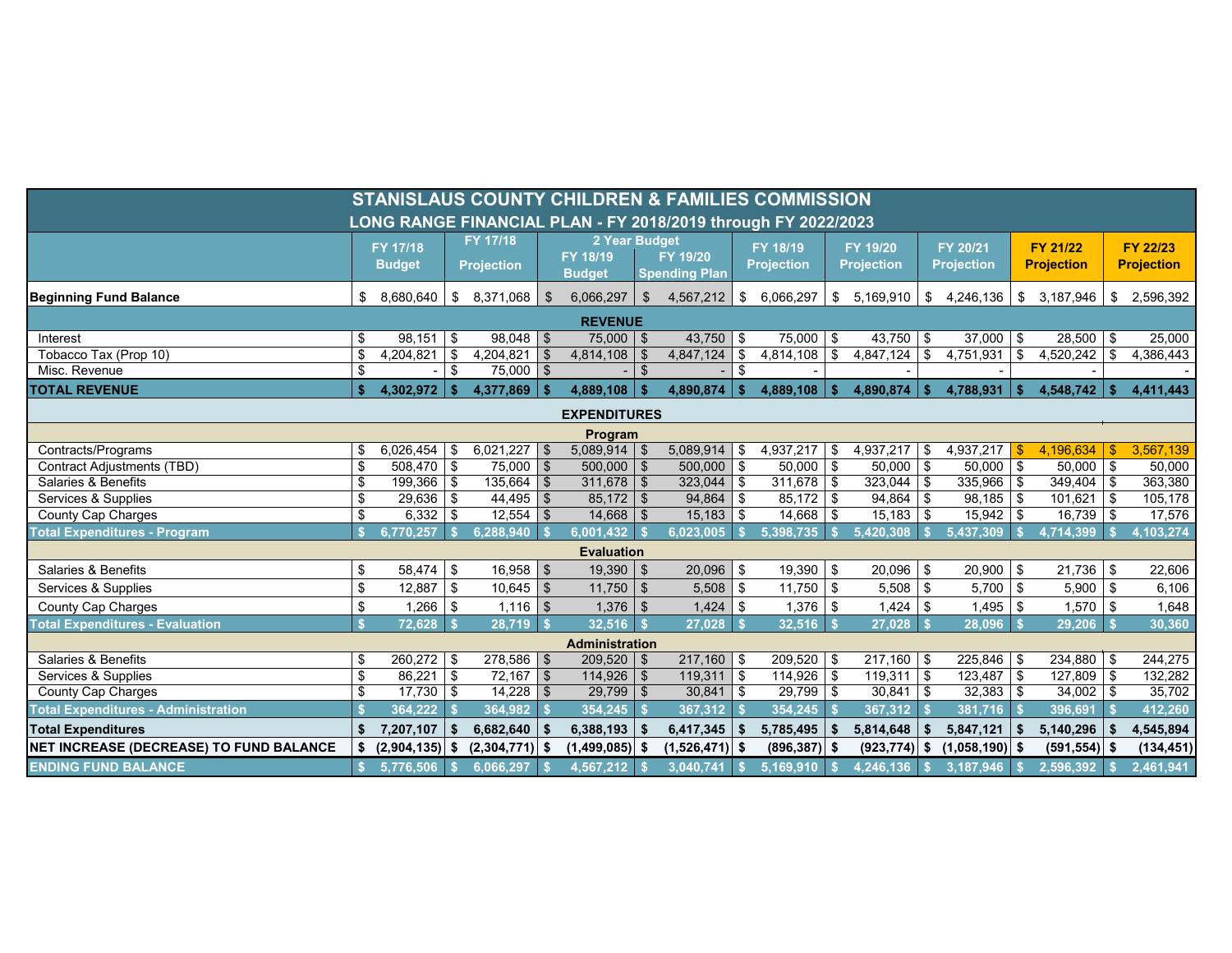# **Fiscal Year 2017-2018 Year End Projections**

- Revenue:
	- Revenue source: Department of Finance & First 5 California Projections of Tobacco Tax projections
	- **Interest trending similar to prior year (1% of average annual fund** balance)
- Contracts Estimating 97% of funds will be expended.
- Estimated actual expenses are expected to finish close to budget.

## **Budget Estimates & Projection for Fiscal Year 2018-2019**

- Revenue
	- Revenue projections are the most current as of January 2018, provided by Department of Finance & First 5 California for FY 18/19.
	- Total revenue is projected to increase by approximately \$586,239 largely due to the anticipated backfill by the State to compensate for the decrease in revenue in 17/18 as a result of the implementation of Proposition 56. However, the backfill is projected to come in lower than originally anticipated due to less Other Tobacco Product (OTP) collected than anticipated.
- Interest Income
	- Assumed 1.5% return on interest in the annual fund balance (County Treasury projected 2%)
- Salaries and Benefits
	- Staffing budgeted at 4.5 positions
		- i. 1 Executive Director
		- ii. 1 Confidential Assistant
		- iii. 1 Staff Services Coordinator
		- iv. 1 Accountant III
		- v. 0.5 Account Clerk III
- Shared costs are budgeted and spread accordingly in the following cost categories:
	- Administration 65%
	- **Evaluation 3%**
	- Program 32%

The Administrative allocation was budgeted at 70% in FY 17-18. The 65% number for 18/19 should also reflect better capture of actual hours spent by category.

• The budget includes a \$12,000 estimated budget for contract services with Brown & Armstrong for Audit fees in Administration and a \$7,000